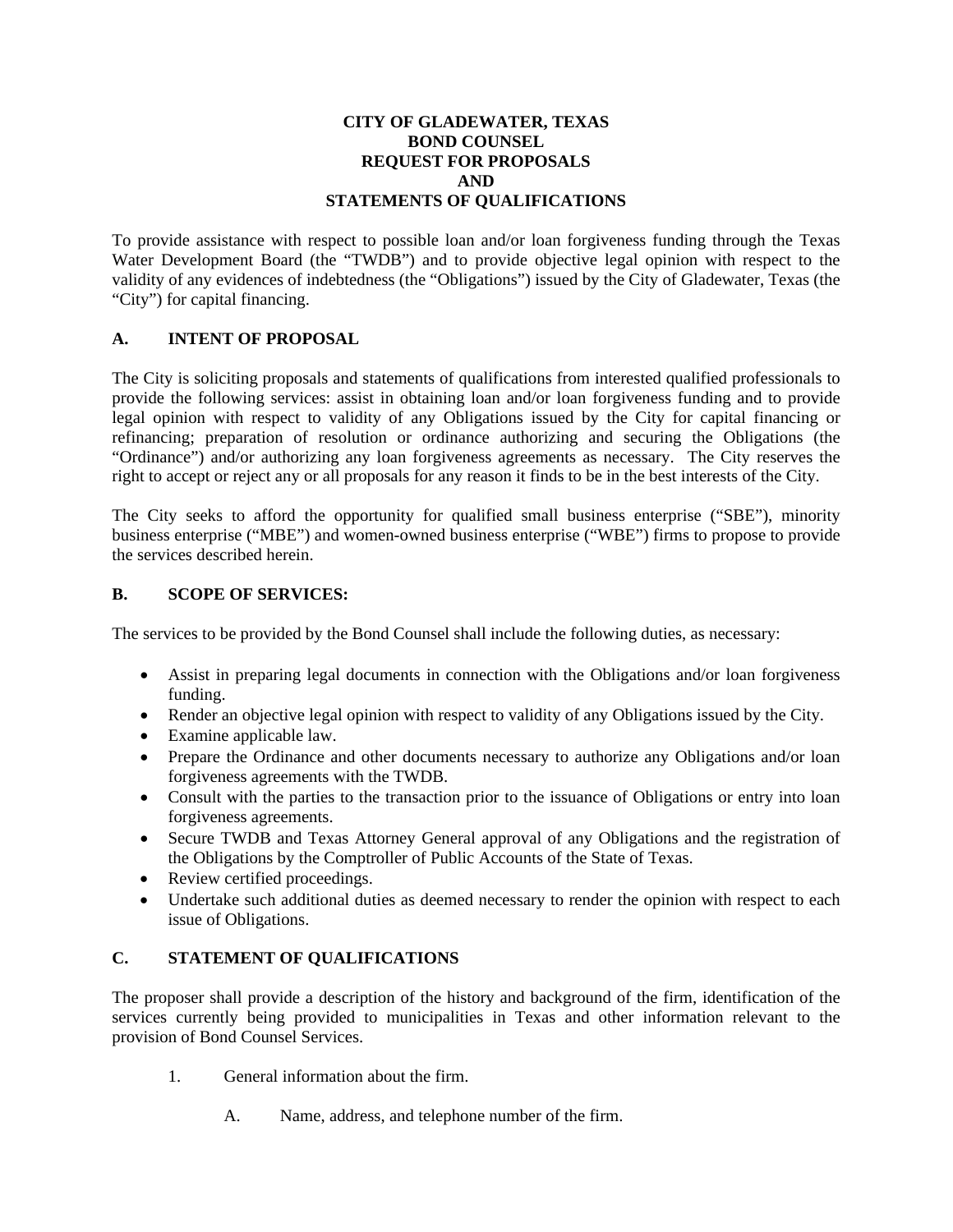- B. History of the firm.
- C. List names and titles of officers of the firm who will be directly responsible for Bond Counsel services.
- D. Information pertaining to the firm's compliance with licensing and other requirements.
- 2. References.

List of two (2) references to those listed in #1 above.

- 3. Identify personnel to be assigned responsibility for administering the account (provide resume and location for the individual representatives that the firm will assign to the account).
- 4. List the experience of the individuals assigned to the account with the TWDB's loan programs and placement of debt instruments with the TWDB. Please list the work performed, including the dollar amount of the debt issue or other financing. Please include the names, addresses, and telephone numbers of contact persons.
- 5. Additional services describe any other service or experience of the firm, which you deem beneficial in acting as Bond Counsel to the City.
- 6. Attach a copy of bond counsel services contract proposed by your firm without fee information.

### **D. RECEIPT OF PROPOSALS**

**If your firm is interested in being considered as Bond Counsel for the City, proposals must be received no later than 2:00 PM (Central Standard Time) on Friday, July 8, 2022, at the City Hall, 519 E. Broadway, Gladewater, Texas 75647**. **One (1) copy of the proposal must be sealed and clearly marked on the face of the shipping material "BOND COUNSEL RFP".**

### **E. SELECTION CRITERIA**

The following criteria will be used as a basis for the selection of the Bond Counsel:

| $\bullet$ | <b>EXPERIENCE OF PERSONNEL</b>                                                    | <b>35 POINTS</b> |
|-----------|-----------------------------------------------------------------------------------|------------------|
|           | To assess the background and experience of the personnel in working with Texas    |                  |
|           | political subdivisions.                                                           |                  |
| $\bullet$ | <b>TEAM MEMBERS</b>                                                               | 25 POINTS        |
|           | To identify the personnel the firm proposes to commit on a day-to-day basis and   |                  |
|           | evaluate the specific qualifications of these individuals.                        |                  |
| $\bullet$ | <b>REFERENCES</b>                                                                 | <b>15 POINTS</b> |
|           | To demonstrate client satisfaction and the candidate's familiarity with municipal |                  |
|           | issues.                                                                           |                  |
| $\bullet$ | <b>FINANCIAL CONDITION</b>                                                        | <b>15 POINTS</b> |
|           | To demonstrate the firm's financial condition.                                    |                  |
| $\bullet$ | <b>TEXAS WATER DEVELOPMENT BOARD FINANCING PROGRAMS</b>                           | 10 POINTS        |
|           | To provide a preference to firms with experience using the TWDB's financing       |                  |
|           | programs.                                                                         |                  |
|           |                                                                                   |                  |

**TOTAL 100 POINTS**